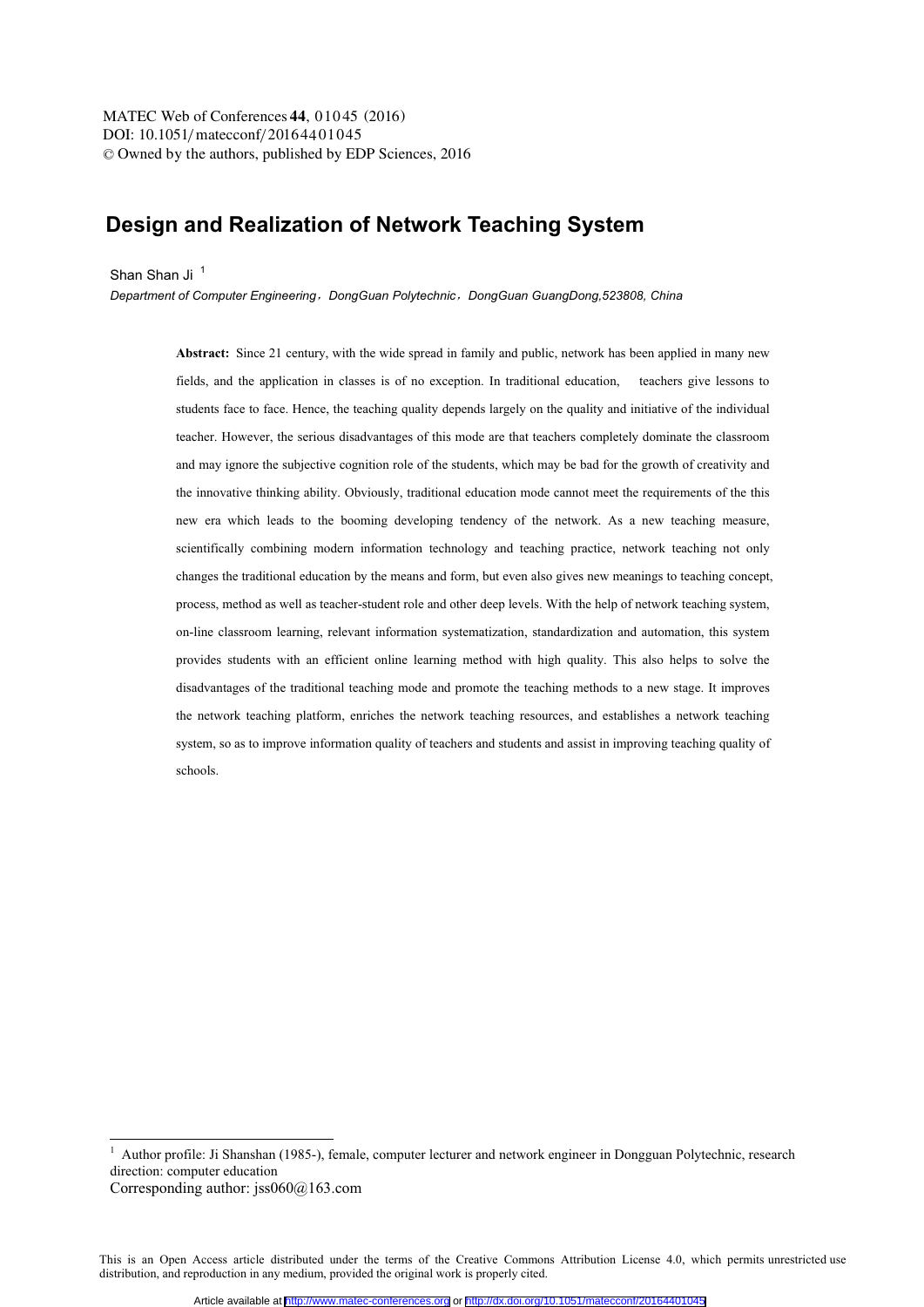In order to comprehensively implement the Scientific Outlook on Development and focus on quality improvement in developing higher education in an earnest manner, the Ministry of Education and the Ministry of Finance decide to implement quality engineering in universities and colleges. One of the requirements in implementing the quality engineering is to strengthen the excellent network resource construction of courses, take information technology as an important method to improve teaching quality, widely use information technology, change talent cultivation mode of universities and colleges, and constantly promote common construction and sharing of teaching resources, to gradually achieve the grand objective of networking and digitization of teaching and management.

From the current situation in China, the teaching mode in the 21st century is basically teacher-centered. The advantages of this mode are that it is helpful for teachers to play the leading role and easy for teachers to organize and monitor the process of the whole teaching activity, which is convenient for emotion exchange between teachers and students, thus this mode is beneficial to systematically pass on scientific knowledge and it fully considers the important role of emotion factors in learning process. However, the serious disadvantages of this mode are that teachers completely dominate the classroom and ignore subjective cognition role of students, which is bad for growth of creative talent with innovative thinking and innovative ability.

Therefore, network teaching will certainly become a development trend in modern education. Network teaching system pays more attention to width, depth and effectiveness, achieving all-round integration of information technology and classroom. The basis of integration and application is to construct a perfect network teaching platform, while constructing a network teaching system with strong functions and good safety is the only way for network teaching, and it is also a fundamental method to solve the disadvantages in modern education.

#### **1. System Development Background**

The role of the teacher-centered teaching mode in the cause of education is indeed ineffaceable, but its serious disadvantages are that its basis in terms of learning theories is behaviorism. If this teaching mode dominates in the classrooms of various schools at all levels in China for a long term, the learning theories of behaviorism will have deep-rooted effects on the schools. As a new teaching form scientifically

combining modern information technology and teaching practice, network teaching not only changes the traditional teaching from the means and form, but even also gives new meanings to teaching from concept, process, method, teacher-student role and other deep levels. All this originates from three basic characteristics of network teaching: creativity of teachers' labor, integration of knowledge information and cooperation of teaching processes. Thus, development of the network teaching system is just conforming to urgent hope of all the teachers and students.

## **2. System Function Description**

Network teaching system is a system oriented to teachers and students, which takes students as core and provides humanized functions as much as possible, such as online teaching support system, network course development tools and online teaching resource management system. In this system, analysis and design of the system adopt UML as the modeling tool, using asp.net as the development platform, visual c# as the programming language and sql as the database support. The system can adopt the object-oriented design and encapsulate database operations in categories, making program structure clear and easy to maintain. In the meantime, the system adopts a four-layer architecture where interface and business logic are separated, and encapsulates business logic in components, greatly improving safety, reliability, reusability and expansibility of the system.Functional requirements of network teaching system mainly include the followings:

> (1) "Online class" function: teachers prepare courseware before class and store it on the server; students can enter corresponding "classroom" to watch the courseware to study (or download corresponding resources). This system adopts "asynchronous teaching mode": teachers provide online teaching courseware, students can carry out massed learning in online classrooms through the Internet, or separately carry out self-learning on demand with the teaching courseware on the computer, and communicate and discuss with teachers and students through the network. The schematic diagram of the online classroom is as shown in Figure 2.1: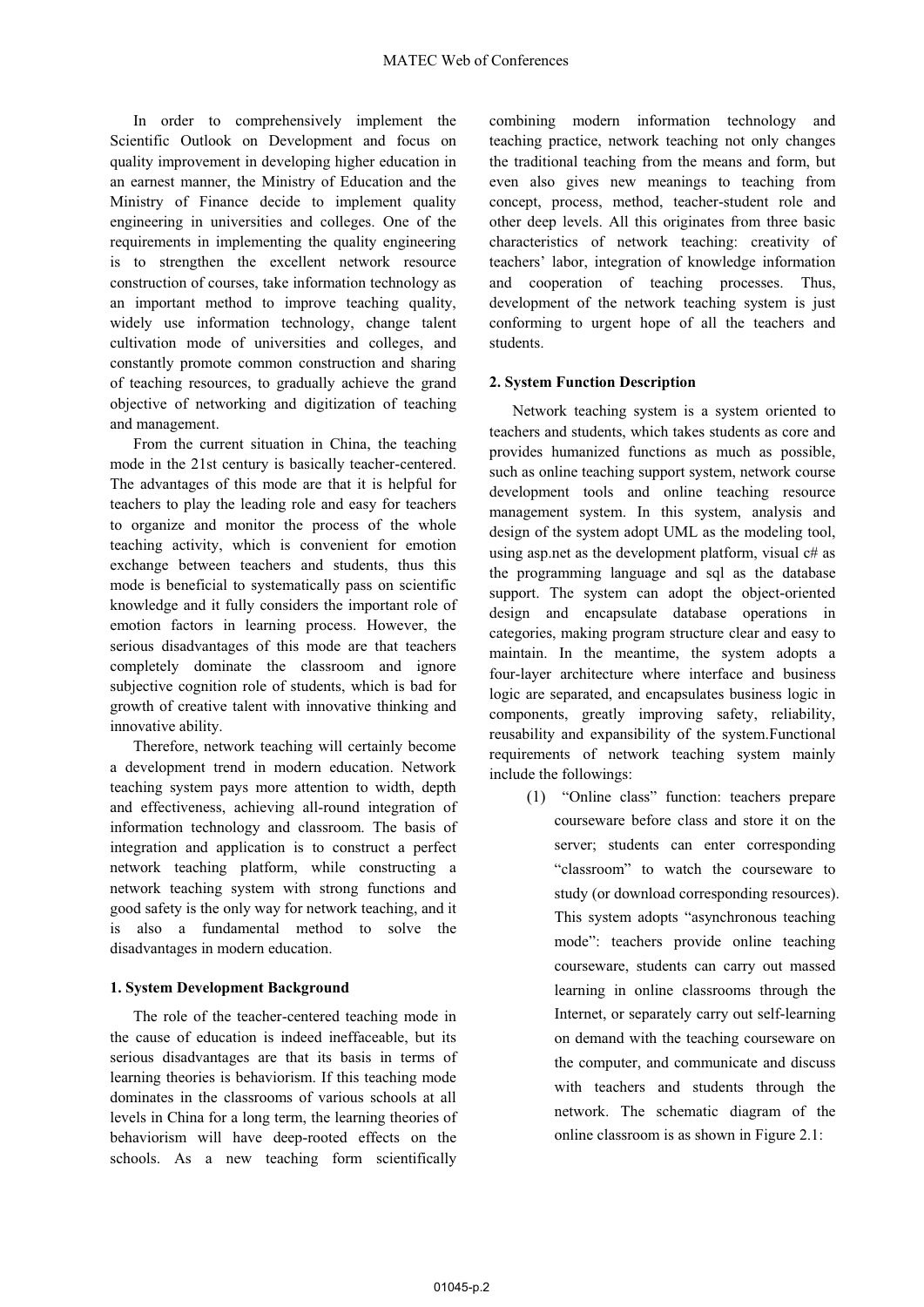### ICEICE 2016



Figure 2.1 Schematic Diagram of "Online Class"

- (2) "Raising hands to speak" function: this function is divided into two kinds: one is ordinary speak where students can express their thoughts, learning experience and others in the form of BBS, and the other is assigned asking where students can assign a teacher for asking questions which will be displayed on the "desktop" of the corresponding teacher.
- (3) "Online signing up" function: students register a user name on line to log in the system; they can browse classrooms, and click "signing up" to submit the application to background, which will be seen by administrator.
- (4) "My desk" function: personal information of students will be displayed on their own "my desk"; teachers can see "assigned" asking" of the students on his/her "my desk"; students can see the "assigned answers" provided by the teachers on their own "my desk".
- (5) E-business module: it handles sign-up sheet of students and opens classes; all the tuition revenue of the previous month and the current month are clear.

(6) Background management module: all the function parameters of the system can be configured; it manages the authorization of the users and user groups; it can manage each classroom and online courseware.

#### **3.System Objective**

The general task of developing this system is to achieve systematization, standardization and automation of various information related to online classroom learning. This system provides an efficient online learning method with high quality for students and solves disadvantages of the traditional teaching mode, promoting the teaching to a new stage. It improves the network teaching platform, enriches the network teaching resources, and establishes a network teaching system, so as to improve information quality of teachers and students and assist in improving teaching quality of schools.

#### **4.System Working Principle**

This system adopts a four-layer architecture design including database storage, database access, business logic and user interface, which are mutually independent. Its working principle is as shown in Figure 4.1: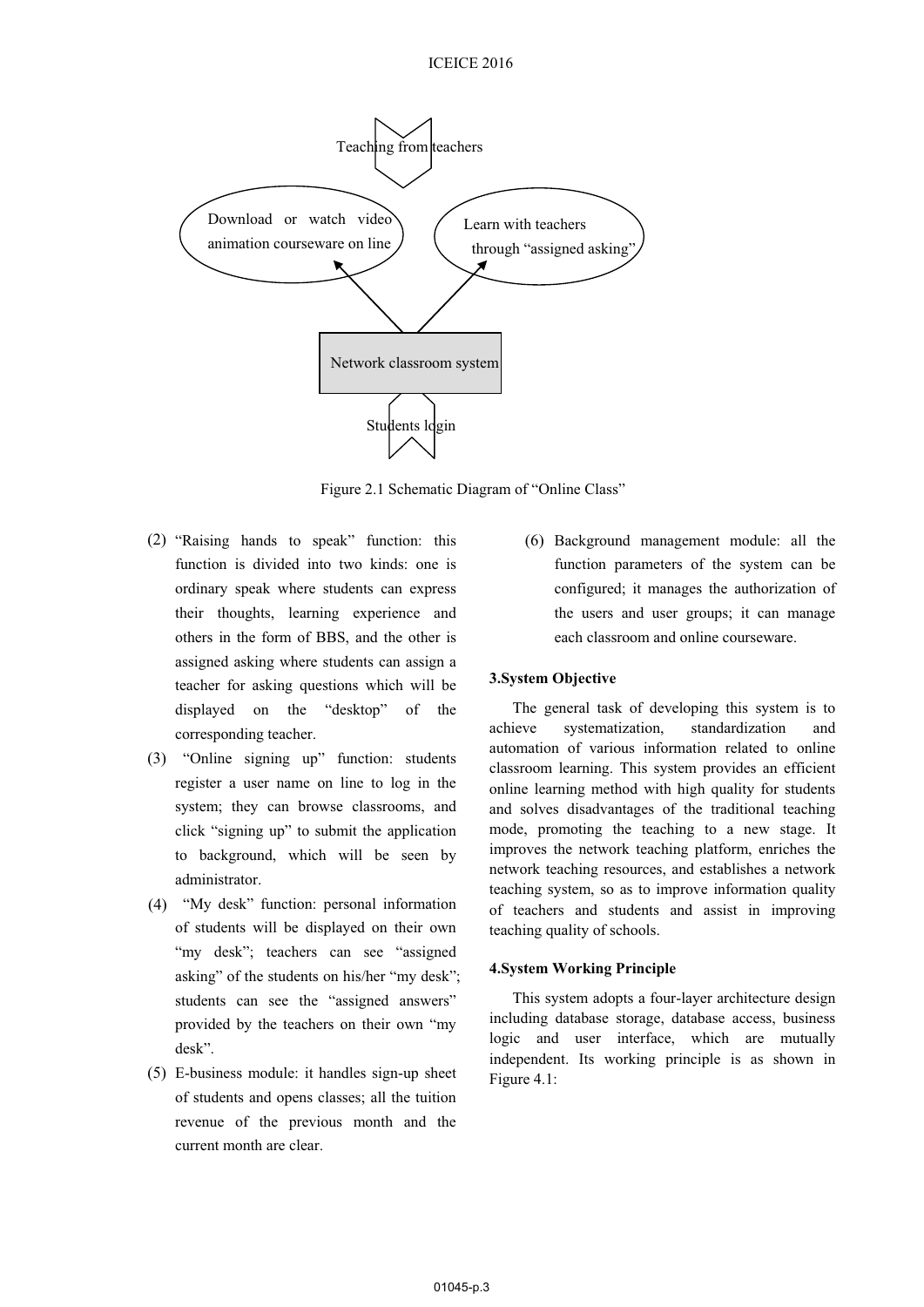



The network teaching system has the following characteristics:

- (1) Four-layer architecture design: this system adopts the four-layer architecture design, that is, the program logic structure is composed of user interface layer, business logic layer, database access layer and data storage layer. All the layers are mutually independent in the actual physical structure. The business logic is separated from the database access and the user interface is separated from the business logic, which greatly improves safety, maintainability, reusability and expansibility of the system.
- (2) Object-oriented design: the system encapsulates the students and teachers into categories, and each category has its own corresponding collection class, thus improving the safety of the database operation and the expansibility of the program.
- (3) More excellent stability: since B/S is adopted, as long as your company has a browser (IE5.5 or above is recommended), you can use this system. 80% of the stability performance of the system on the client depends on the server performance, so it is unnecessary to consider the barrier set by the old C/S installation method to the client performance.
- (4) Faster speed: it adopts ASP.Net language (C#), the newest product of Microsoft. If you have heard ASP, please don't say that ASP.Net is the updated version of ASP. As a

matter of fact, ASP.NET and ASP are two completely different concepts, and their working principles are different. ASP only provides explanation of the server, while ASP.NET also has compiling function whose caching can greatly increase your access speed to the network.

## **5.Conclusion**

Through test, we find that the system still has some imperfect problems, such as encoding test. These corrections need to be further improved and refined in our subsequent researches. Generally, the system function is comparatively complete with stable and reliable running, simple operation and convenient maintenance.

This system has the following highlights:

- (1) With the B/S method, students can learn any time at any place. Unlimited by region and time, students can access to the Internet and open the browser to learn without installing a client, no matter you are on business trip, go out or are travelling.
- (2) It has no any requirements for hardware of student client.
- (3) An E-business module is built in the system, making it simple and easy for students to pay tuition fees.

# **Acknowledgments**

This research is supported by Guangdong Province Outstanding Young Teachers Training program Funded Project (Grant No. 2015S02 – Jianfeng Luo). the Guangdong Science and Technology Department of High Tech Industrialization Project (Grant No. 2012B010100050 - Jianfeng Luo) and the Special